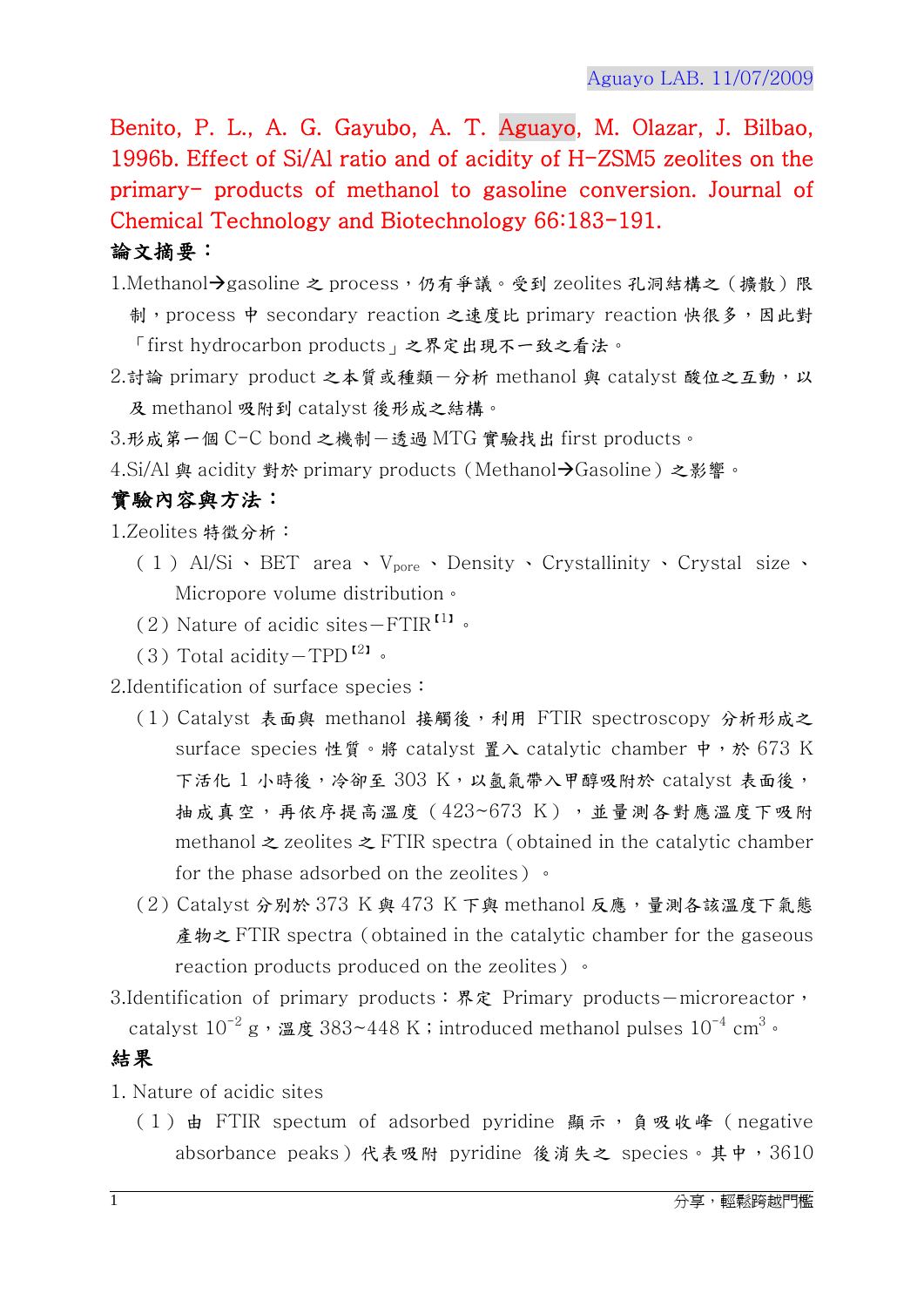$cm^{-1}$ 者,係對應於 skeletal OH group;3740  $cm^{-1}$ 者,則對應於 Terminal silanol group SiOH。

- (2)正吸收峰(positive absorbance peaks)代表吸附 pyridine 後生成之 species。其中,1550 cm $^{-1}$ 者,係對應於 pyridinium ion $^{\text{I3I}}$ ,與 Brønsted proton 成比例。其強度隨 Si/Al 之增加而降低。 $1455$  cm $^{-1}$  者,則對應於 Lewis acid sites, k Brønsted acidity band 小。
- $(3)1550 \text{ cm}^{-1}$  與  $1455 \text{ cm}^{-1}$  兩個頻帶強度之比,為 Brønsted/Lewis sites ratio。Si/Al 越高者, Brønsted acid sites 越少, 然因 Lewis acid sites 更 少,故 Brønsted/Lewis sites ratio 反而越大。
- (4) Si/Al 越大, acidic sites 密度越低, dehydroxylation (脫羥基)越困難。



FTIR spectum of pyridine adsorbed at 423 K on HZSM5 zeolites with different Si/Al ratios.

2.Total acidity (mmol NH<sub>3</sub> g<sub>rezolites</sub><sup>-1</sup>) 則隨 Si/Al 之增加而降低。

3.Identification of surface species

(1)從溫度 303 K、423 K、473 K、573 K、673 K 相對應之 FTIR spectra( obtained in the catalytic chamber for the phase adsorbed on the zeolites)來推估, skeletal methoxy group (甲氧基  $-O-CH_3$ ) 之形成 過程如下: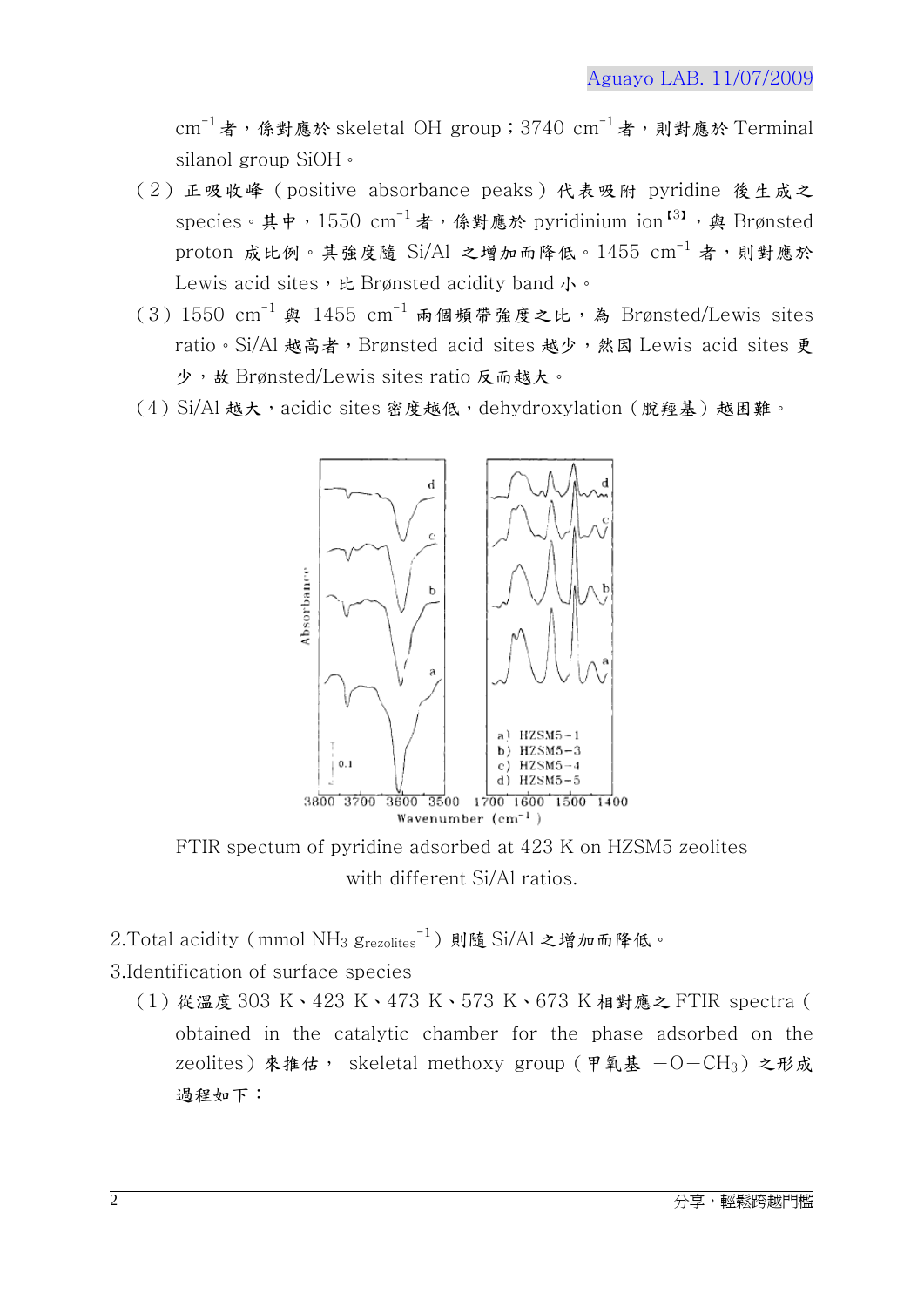

- (2) 從氣態產物之 FTIR spectra (obtained in the catalytic chamber for the gaseous reaction products produced on the zeolites) 來看,溫度 373 K 下,產物內僅有 methanol,但溫度提高到 473 K,產物則含有 methanol 與  $DME$  (CH<sub>3</sub>OCH<sub>3</sub>)  $\cdot$
- (3)綜合 zeolites 與氣態產物之 FTIR spectra 分析,可以推論 DME 之形成與 skeletal methoxy group 之出現一起發生,也可以假設 DME 之形成,係來 自於 skeletal methoxy group 與 methanol 之反應。  $SiOCH<sub>3</sub>Al + CH<sub>3</sub>OH \rightarrow SiOHAl + CH<sub>3</sub>OCH,$
- (4)當反應溫度提高,skeletal methoxy group 較為活耀,且參與 C-C bonds 之形成。
- 4.Primary products:
	- (1) First product 為 DME, 惟 first hydrocarbons 則因 Si/Al 不同而異。
	- (2)總酸越低者,開始形成 primary products 之溫度越高, primary products 之 濃度越低。
- 5.Formation mechanism of the primary products:
	- (1)Alkene 之形成可以 alkye-methyl ester 之繁衍與分解(propagationdecomposition)機制來說明:



(2)因使用之 catalysts 微孔結構相似,故產物之差異主要源自 Brønsted/Lewis sites ratio 與 acidic sites 密度 (特別是 Brønsted sites) 。因